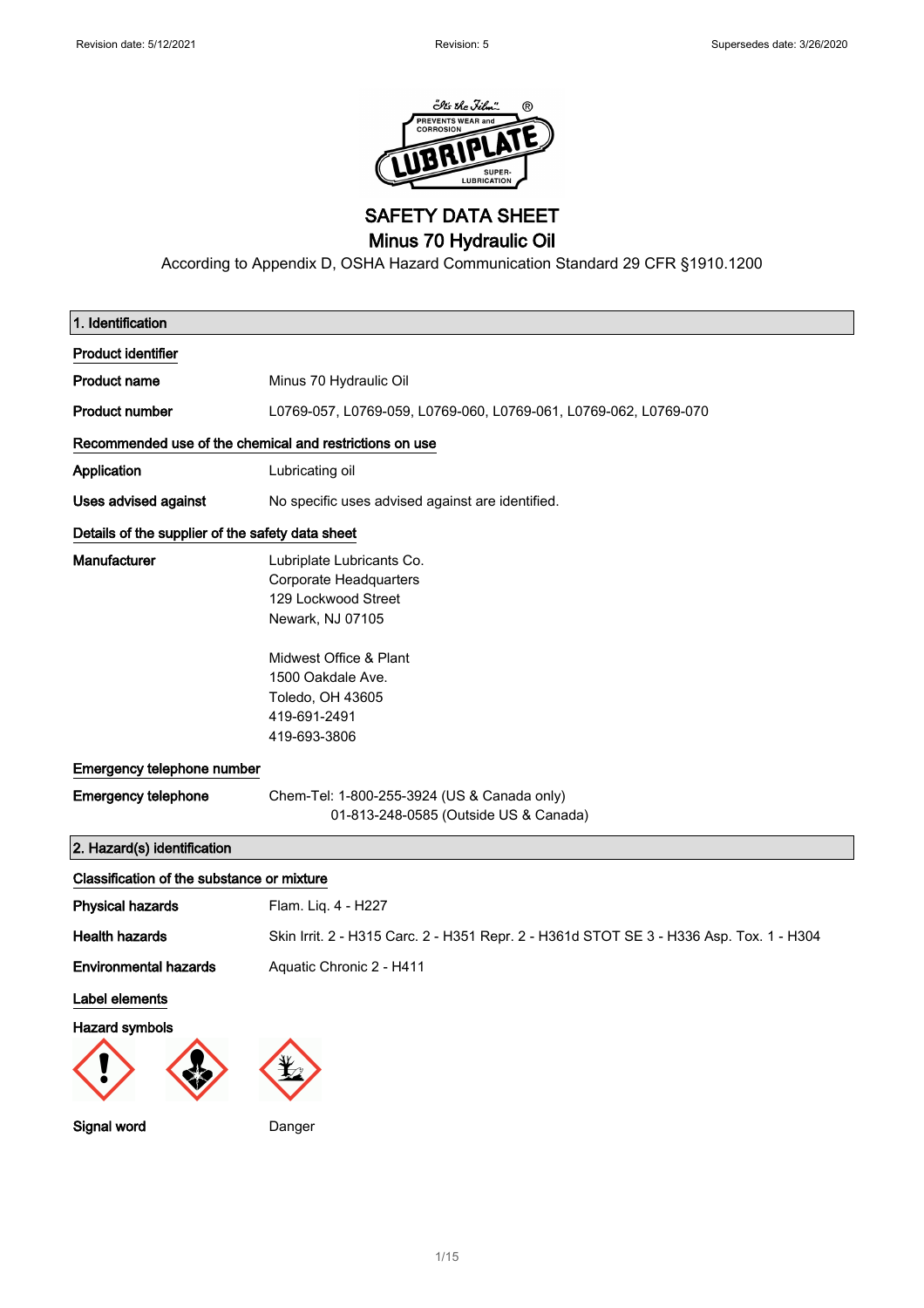| <b>Hazard statements</b>        | H227 Combustible liquid.<br>H315 Causes skin irritation.<br>H351 Suspected of causing cancer.<br>H361d Suspected of damaging the unborn child.<br>H336 May cause drowsiness or dizziness.<br>H304 May be fatal if swallowed and enters airways.<br>H411 Toxic to aguatic life with long lasting effects.                                                                                                                                                                                                              |
|---------------------------------|-----------------------------------------------------------------------------------------------------------------------------------------------------------------------------------------------------------------------------------------------------------------------------------------------------------------------------------------------------------------------------------------------------------------------------------------------------------------------------------------------------------------------|
| <b>Precautionary statements</b> | P261 Avoid breathing vapor/ spray.<br>P280 Wear protective gloves/ protective clothing/ eye protection/ face protection.<br>P301+P310 If swallowed: Immediately call a poison center/ doctor.<br>P302+P352 If on skin: Wash with plenty of water.<br>P304+P340 If inhaled: Remove person to fresh air and keep comfortable for breathing.<br>P308+P313 If exposed or concerned: Get medical advice/ attention.<br>P331 Do NOT induce vomiting.<br>P332+P313 If skin irritation occurs: Get medical advice/ attention. |
| Contains                        | Kerosine (petroleum), toluene                                                                                                                                                                                                                                                                                                                                                                                                                                                                                         |

### Other hazards

This product does not contain any substances classified as PBT or vPvB.

### 3. Composition/information on ingredients

### Mixtures

| Kerosine (petroleum) | 10-30% |
|----------------------|--------|
|----------------------|--------|

CAS number: 8008-20-6

### Classification

Flam. Liq. 3 - H226 Skin Irrit. 2 - H315 Carc. 2 - H351 STOT SE 3 - H336 Asp. Tox. 1 - H304 Aquatic Acute 2 - H401 Aquatic Chronic 2 - H411

| <b>Ayualio</b> Official 2 First Li |                          |
|------------------------------------|--------------------------|
|                                    |                          |
| 2,6-di-tert-butylphenol            | $1\%$                    |
| CAS number: 128-39-2               |                          |
| M factor (Acute) = $1$             | M factor (Chronic) = $1$ |
|                                    |                          |
| Classification                     |                          |
| Skin Irrit. 2 - H315               |                          |
| Eye Irrit. 2A - H319               |                          |
| Aquatic Acute 1 - H400             |                          |
| Aquatic Chronic 1 - H410           |                          |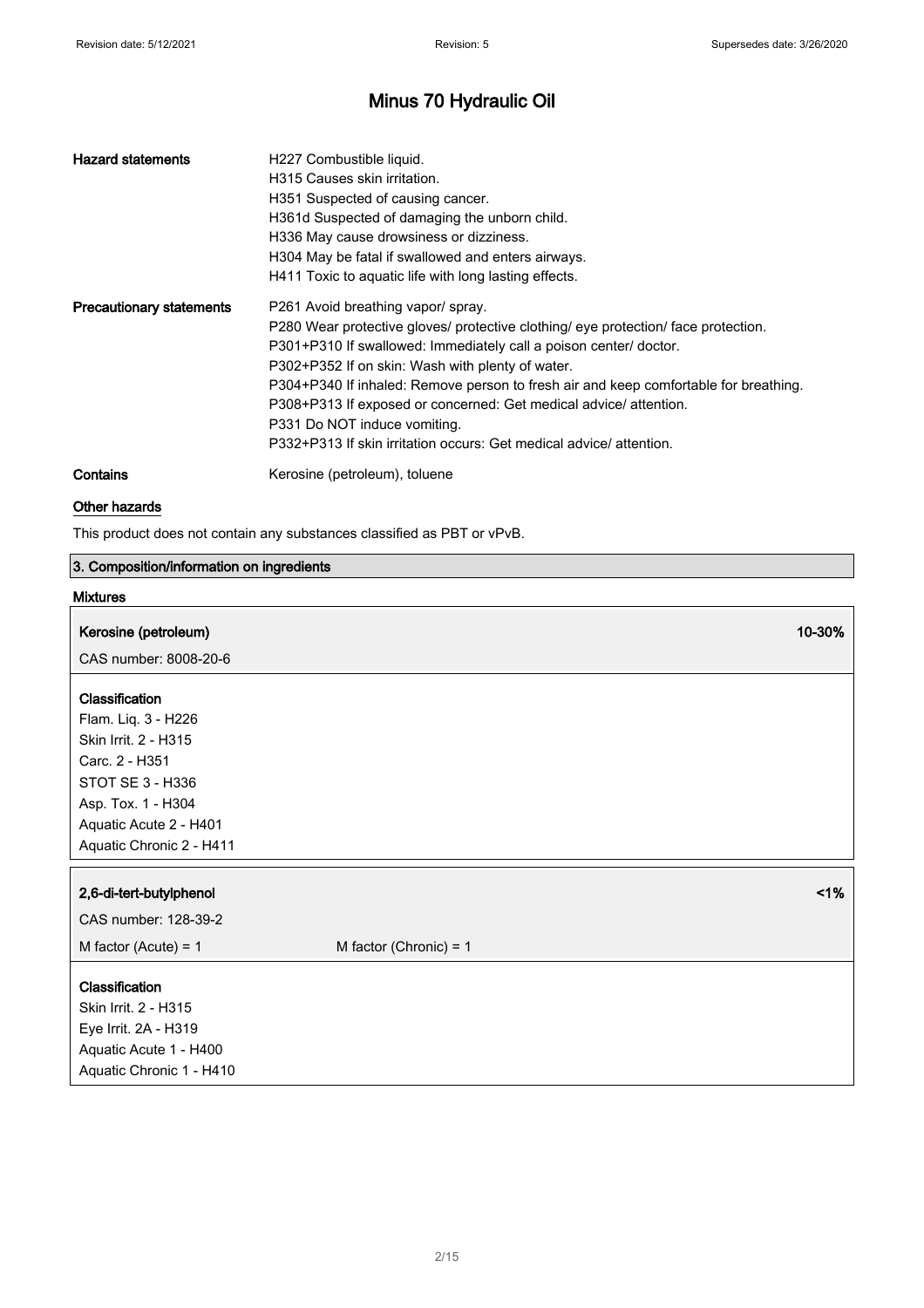| toluene                                                                                                                                        | 1%                                                                                                                                                                                                                                                                                                                                                                                                                                                                                                                                                                                                                                                                                            |
|------------------------------------------------------------------------------------------------------------------------------------------------|-----------------------------------------------------------------------------------------------------------------------------------------------------------------------------------------------------------------------------------------------------------------------------------------------------------------------------------------------------------------------------------------------------------------------------------------------------------------------------------------------------------------------------------------------------------------------------------------------------------------------------------------------------------------------------------------------|
| CAS number: 108-88-3                                                                                                                           |                                                                                                                                                                                                                                                                                                                                                                                                                                                                                                                                                                                                                                                                                               |
| Classification<br>Flam. Lig. 2 - H225<br>Skin Irrit. 2 - H315<br>Repr. 2 - H361d<br>STOT SE 3 - H336<br>STOT RE 2 - H373<br>Asp. Tox. 1 - H304 |                                                                                                                                                                                                                                                                                                                                                                                                                                                                                                                                                                                                                                                                                               |
| White mineral oil (petroleum)                                                                                                                  | 1%                                                                                                                                                                                                                                                                                                                                                                                                                                                                                                                                                                                                                                                                                            |
| CAS number: 8042-47-5                                                                                                                          |                                                                                                                                                                                                                                                                                                                                                                                                                                                                                                                                                                                                                                                                                               |
| Classification<br>Not Classified                                                                                                               |                                                                                                                                                                                                                                                                                                                                                                                                                                                                                                                                                                                                                                                                                               |
| naphthalene                                                                                                                                    | 1%                                                                                                                                                                                                                                                                                                                                                                                                                                                                                                                                                                                                                                                                                            |
| CAS number: 91-20-3                                                                                                                            |                                                                                                                                                                                                                                                                                                                                                                                                                                                                                                                                                                                                                                                                                               |
| M factor (Acute) = $1$                                                                                                                         | M factor (Chronic) = $1$                                                                                                                                                                                                                                                                                                                                                                                                                                                                                                                                                                                                                                                                      |
| Classification<br>Acute Tox. 4 - H302<br>Carc. 2 - H351<br>Aquatic Acute 1 - H400<br>Aquatic Chronic 1 - H410                                  |                                                                                                                                                                                                                                                                                                                                                                                                                                                                                                                                                                                                                                                                                               |
|                                                                                                                                                | The full text for all hazard statements is displayed in Section 16.                                                                                                                                                                                                                                                                                                                                                                                                                                                                                                                                                                                                                           |
| <b>Composition comments</b>                                                                                                                    | * The exact percentage withheld as a trade secret in accordance with 29 CFR 1910.1200.                                                                                                                                                                                                                                                                                                                                                                                                                                                                                                                                                                                                        |
| 4. First-aid measures                                                                                                                          |                                                                                                                                                                                                                                                                                                                                                                                                                                                                                                                                                                                                                                                                                               |
| Description of first aid measures                                                                                                              |                                                                                                                                                                                                                                                                                                                                                                                                                                                                                                                                                                                                                                                                                               |
| General information                                                                                                                            | Get medical attention immediately. Show this Safety Data Sheet to the medical personnel.                                                                                                                                                                                                                                                                                                                                                                                                                                                                                                                                                                                                      |
| Inhalation                                                                                                                                     | Remove affected person from source of contamination. Move affected person to fresh air and<br>keep warm and at rest in a position comfortable for breathing. Maintain an open airway.<br>Loosen tight clothing such as collar, tie or belt. When breathing is difficult, properly trained<br>personnel may assist affected person by administering oxygen. Place unconscious person on<br>their side in the recovery position and ensure breathing can take place.                                                                                                                                                                                                                            |
| Ingestion                                                                                                                                      | Rinse mouth thoroughly with water. Give a few small glasses of water or milk to drink. Stop if<br>the affected person feels sick as vomiting may be dangerous. Do not induce vomiting unless<br>under the direction of medical personnel. If vomiting occurs, the head should be kept low so<br>that vomit does not enter the lungs. Never give anything by mouth to an unconscious person.<br>Move affected person to fresh air and keep warm and at rest in a position comfortable for<br>breathing. Place unconscious person on their side in the recovery position and ensure<br>breathing can take place. Maintain an open airway. Loosen tight clothing such as collar, tie or<br>belt. |
| <b>Skin Contact</b>                                                                                                                            | Rinse with water.                                                                                                                                                                                                                                                                                                                                                                                                                                                                                                                                                                                                                                                                             |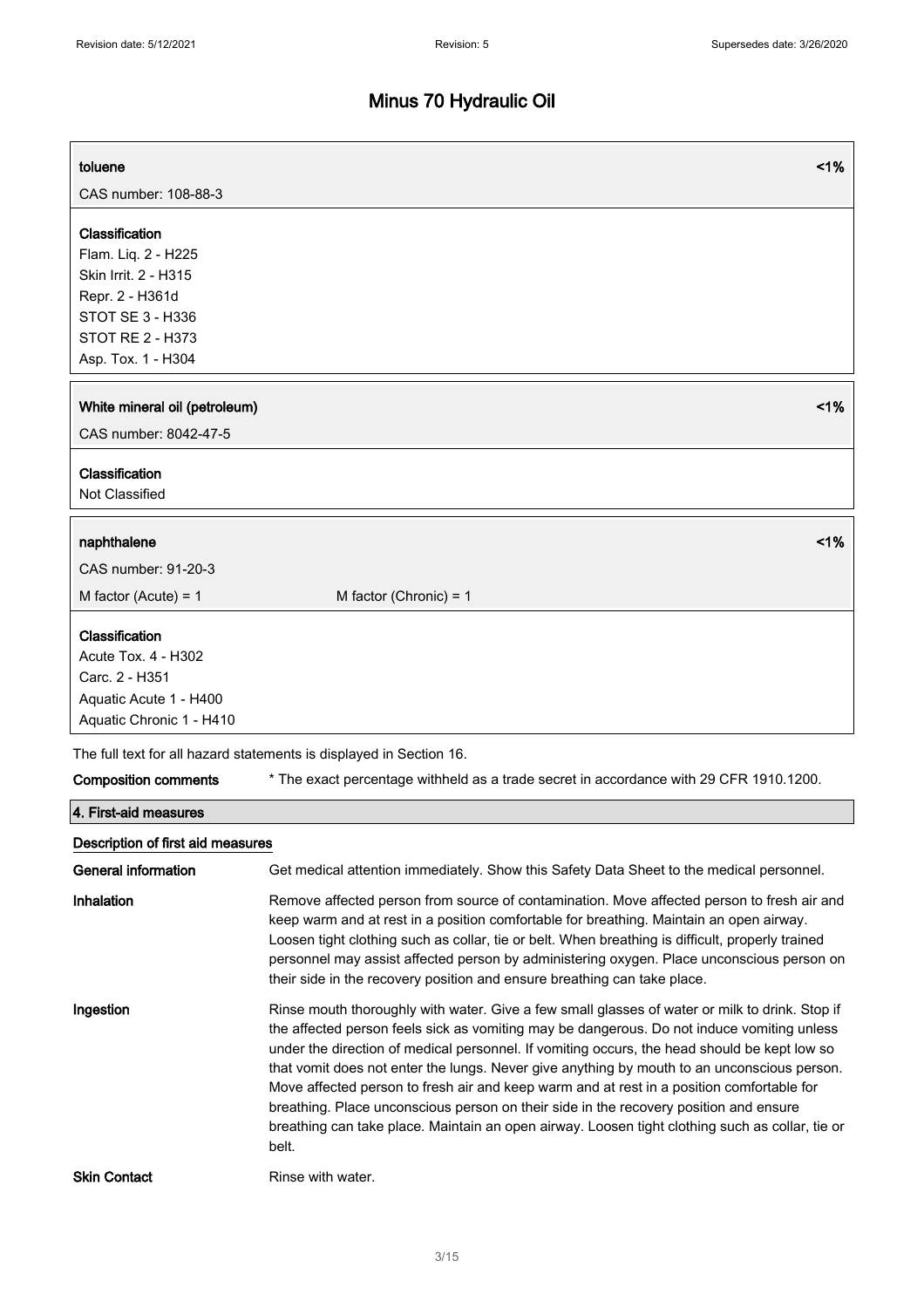| Eye contact                                           | Rinse immediately with plenty of water. Remove any contact lenses and open eyelids wide<br>apart. Continue to rinse for at least 10 minutes.                                                                                                                                                                                                                                                                                                                                                                                                                                                                                                                                                              |
|-------------------------------------------------------|-----------------------------------------------------------------------------------------------------------------------------------------------------------------------------------------------------------------------------------------------------------------------------------------------------------------------------------------------------------------------------------------------------------------------------------------------------------------------------------------------------------------------------------------------------------------------------------------------------------------------------------------------------------------------------------------------------------|
| <b>Protection of first aiders</b>                     | First aid personnel should wear appropriate protective equipment during any rescue. If it is<br>suspected that volatile contaminants are still present around the affected person, first aid<br>personnel should wear an appropriate respirator or self-contained breathing apparatus. Wash<br>contaminated clothing thoroughly with water before removing it from the affected person, or<br>wear gloves. It may be dangerous for first aid personnel to carry out mouth-to-mouth<br>resuscitation.                                                                                                                                                                                                      |
|                                                       | Most important symptoms and effects, both acute and delayed                                                                                                                                                                                                                                                                                                                                                                                                                                                                                                                                                                                                                                               |
| <b>General information</b>                            | See Section 11 for additional information on health hazards. The severity of the symptoms<br>described will vary dependent on the concentration and the length of exposure.                                                                                                                                                                                                                                                                                                                                                                                                                                                                                                                               |
| Inhalation                                            | A single exposure may cause the following adverse effects: Headache. Nausea, vomiting.<br>Central nervous system depression. Drowsiness, dizziness, disorientation, vertigo. Narcotic<br>effect. Prolonged or repeated exposure may cause the following adverse effects: Suspected<br>of causing cancer.                                                                                                                                                                                                                                                                                                                                                                                                  |
| Ingestion                                             | May cause irritation. Aspiration hazard if swallowed. Entry into the lungs following ingestion or<br>vomiting may cause chemical pneumonitis. Prolonged or repeated exposure may cause the<br>following adverse effects: Suspected of causing cancer.                                                                                                                                                                                                                                                                                                                                                                                                                                                     |
| <b>Skin contact</b>                                   | Redness. Irritating to skin. Prolonged or repeated exposure may cause the following adverse<br>effects: Suspected of causing cancer.                                                                                                                                                                                                                                                                                                                                                                                                                                                                                                                                                                      |
| Eye contact                                           | May cause temporary eye irritation.                                                                                                                                                                                                                                                                                                                                                                                                                                                                                                                                                                                                                                                                       |
|                                                       | Indication of immediate medical attention and special treatment needed                                                                                                                                                                                                                                                                                                                                                                                                                                                                                                                                                                                                                                    |
| Notes for the doctor                                  | Treat symptomatically.                                                                                                                                                                                                                                                                                                                                                                                                                                                                                                                                                                                                                                                                                    |
|                                                       |                                                                                                                                                                                                                                                                                                                                                                                                                                                                                                                                                                                                                                                                                                           |
| 5. Fire-fighting measures                             |                                                                                                                                                                                                                                                                                                                                                                                                                                                                                                                                                                                                                                                                                                           |
| <b>Extinguishing media</b>                            |                                                                                                                                                                                                                                                                                                                                                                                                                                                                                                                                                                                                                                                                                                           |
| Suitable extinguishing media                          | The product is not flammable. Extinguish with alcohol-resistant foam, carbon dioxide, dry<br>powder or water fog. Use fire-extinguishing media suitable for the surrounding fire.                                                                                                                                                                                                                                                                                                                                                                                                                                                                                                                         |
| Unsuitable extinguishing<br>media                     | Do not use water jet as an extinguisher, as this will spread the fire.                                                                                                                                                                                                                                                                                                                                                                                                                                                                                                                                                                                                                                    |
| Special hazards arising from the substance or mixture |                                                                                                                                                                                                                                                                                                                                                                                                                                                                                                                                                                                                                                                                                                           |
| Specific hazards                                      | Containers can burst violently or explode when heated, due to excessive pressure build-up.                                                                                                                                                                                                                                                                                                                                                                                                                                                                                                                                                                                                                |
| <b>Hazardous combustion</b><br>products               | Thermal decomposition or combustion products may include the following substances:<br>Harmful gases or vapors.                                                                                                                                                                                                                                                                                                                                                                                                                                                                                                                                                                                            |
| <b>Advice for firefighters</b>                        |                                                                                                                                                                                                                                                                                                                                                                                                                                                                                                                                                                                                                                                                                                           |
| Protective actions during<br>firefighting             | Avoid breathing fire gases or vapors. Evacuate area. Keep upwind to avoid inhalation of<br>gases, vapors, fumes and smoke. Ventilate closed spaces before entering them. Cool<br>containers exposed to heat with water spray and remove them from the fire area if it can be<br>done without risk. Cool containers exposed to flames with water until well after the fire is out.<br>If a leak or spill has not ignited, use water spray to disperse vapors and protect men stopping<br>the leak. Avoid discharge to the aquatic environment. Control run-off water by containing and<br>keeping it out of sewers and watercourses. If risk of water pollution occurs, notify appropriate<br>authorities. |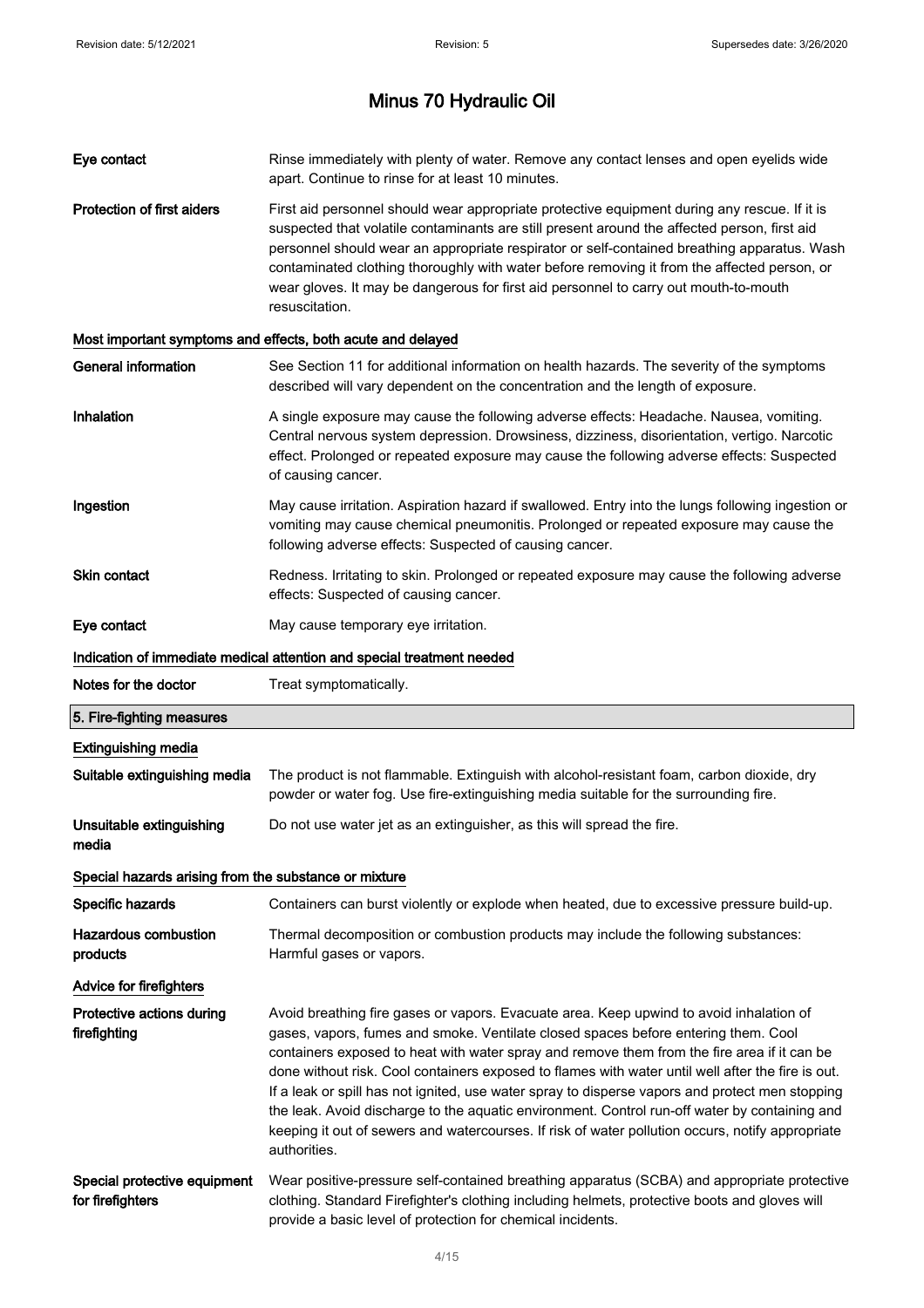### 6. Accidental release measures

#### Personal precautions, protective equipment and emergency procedures

Personal precautions No action shall be taken without appropriate training or involving any personal risk. Keep unnecessary and unprotected personnel away from the spillage. Wear protective clothing as described in Section 8 of this safety data sheet. Follow precautions for safe handling described in this safety data sheet. Wash thoroughly after dealing with a spillage. Ensure procedures and training for emergency decontamination and disposal are in place. Do not touch or walk into spilled material. Avoid inhalation of vapors and spray/mists. Use suitable respiratory protection if ventilation is inadequate.

### Environmental precautions

**Environmental precautions** Avoid discharge into drains or watercourses or onto the ground. Avoid discharge to the aquatic environment. Large Spillages: Inform the relevant authorities if environmental pollution occurs (sewers, waterways, soil or air).

### Methods and material for containment and cleaning up

| Methods for cleaning up       | Wear protective clothing as described in Section 8 of this safety data sheet. Clear up spills<br>immediately and dispose of waste safely. Approach the spillage from upwind. Small Spillages:<br>If the product is soluble in water, dilute the spillage with water and mop it up. Alternatively, or<br>if it is not water-soluble, absorb the spillage with an inert, dry material and place it in a suitable<br>waste disposal container. Large Spillages: If leakage cannot be stopped, evacuate area.<br>Flush spilled material into an effluent treatment plant, or proceed as follows. Contain and<br>absorb spillage with sand, earth or other non-combustible material. Place waste in labeled,<br>sealed containers. Clean contaminated objects and areas thoroughly, observing<br>environmental regulations. The contaminated absorbent may pose the same hazard as the<br>spilled material. Flush contaminated area with plenty of water. Wash thoroughly after dealing<br>with a spillage. Dangerous for the environment. Do not empty into drains. Dispose of waste to<br>licensed waste disposal site in accordance with the requirements of the local Waste Disposal<br>Authority. |
|-------------------------------|---------------------------------------------------------------------------------------------------------------------------------------------------------------------------------------------------------------------------------------------------------------------------------------------------------------------------------------------------------------------------------------------------------------------------------------------------------------------------------------------------------------------------------------------------------------------------------------------------------------------------------------------------------------------------------------------------------------------------------------------------------------------------------------------------------------------------------------------------------------------------------------------------------------------------------------------------------------------------------------------------------------------------------------------------------------------------------------------------------------------------------------------------------------------------------------------------|
| Reference to other sections   | For personal protection, see Section 8. See Section 11 for additional information on health<br>hazards. See Section 12 for additional information on ecological hazards. For waste disposal,<br>see Section 13.                                                                                                                                                                                                                                                                                                                                                                                                                                                                                                                                                                                                                                                                                                                                                                                                                                                                                                                                                                                   |
| 7. Handling and storage       |                                                                                                                                                                                                                                                                                                                                                                                                                                                                                                                                                                                                                                                                                                                                                                                                                                                                                                                                                                                                                                                                                                                                                                                                   |
| Precautions for safe handling |                                                                                                                                                                                                                                                                                                                                                                                                                                                                                                                                                                                                                                                                                                                                                                                                                                                                                                                                                                                                                                                                                                                                                                                                   |
| Usage precautions             | Read and follow manufacturer's recommendations. Wear protective clothing as described in<br>Section 8 of this safety data sheet. Keep away from food, drink and animal feeding stuffs.<br>Handle all packages and containers carefully to minimize spills. Keep container tightly sealed<br>when not in use. Avoid the formation of mists. Suspected of causing cancer. Do not handle<br>until all safety precautions have been read and understood. Do not handle broken packages<br>without protective equipment. Do not reuse empty containers.                                                                                                                                                                                                                                                                                                                                                                                                                                                                                                                                                                                                                                                |

Advice on general occupational hygiene Wash promptly if skin becomes contaminated. Take off contaminated clothing and wash before reuse. Wash contaminated clothing before reuse. Do not eat, drink or smoke when using this product. Wash at the end of each work shift and before eating, smoking and using the toilet. Change work clothing daily before leaving workplace.

Conditions for safe storage, including any incompatibilities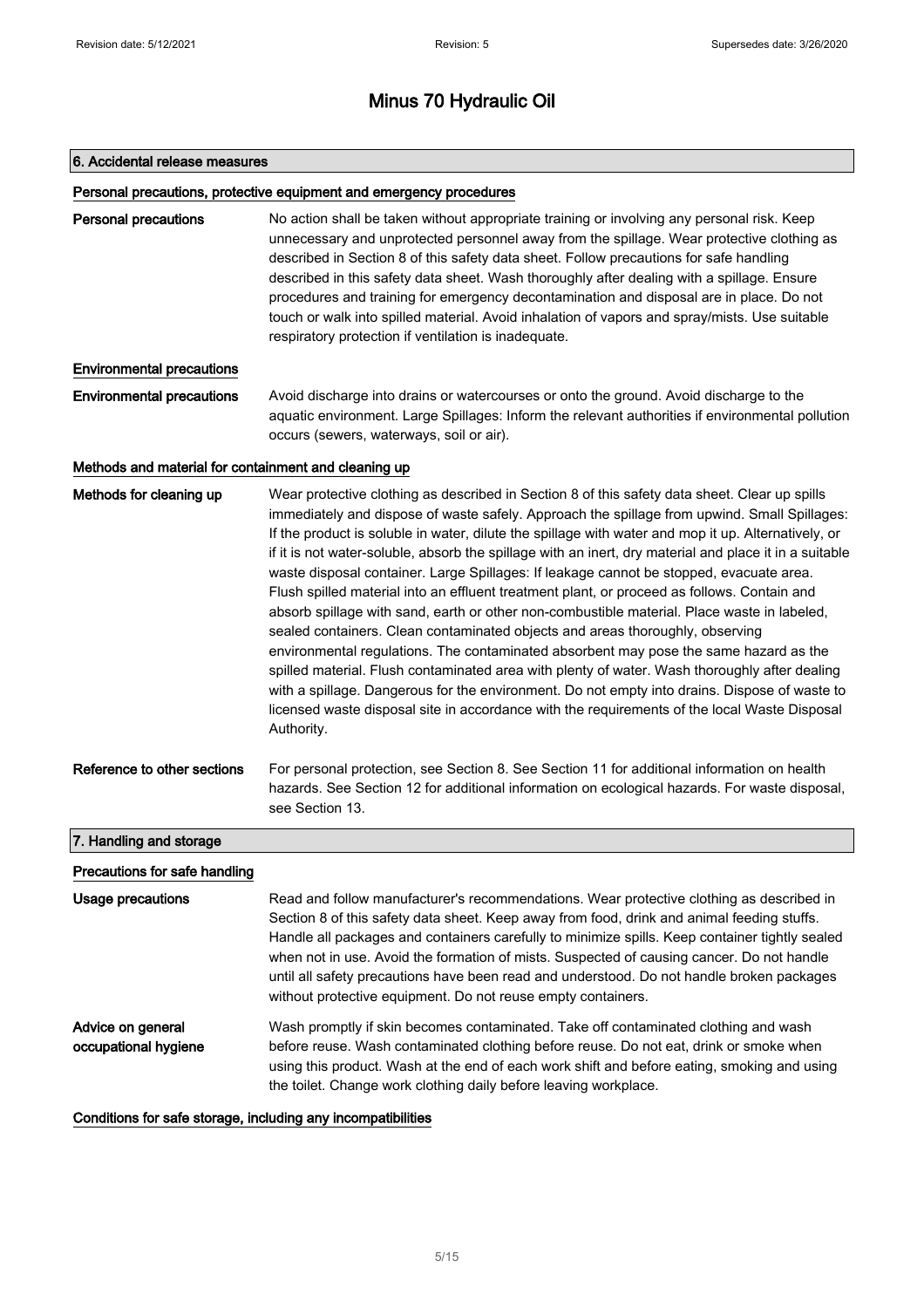| be leak-tight, jointless and not absorbent.                                            | Storage precautions | Store away from incompatible materials (see Section 10). Store in accordance with local<br>regulations. Keep only in the original container. Keep container tightly closed, in a cool, well<br>ventilated place. Keep containers upright. Protect containers from damage. Utilize retaining<br>walls to prevent soil and water pollution in the event of spillage. The storage area floor should |
|----------------------------------------------------------------------------------------|---------------------|--------------------------------------------------------------------------------------------------------------------------------------------------------------------------------------------------------------------------------------------------------------------------------------------------------------------------------------------------------------------------------------------------|
| Miscellaneous hazardous material storage.<br>Storage class                             |                     |                                                                                                                                                                                                                                                                                                                                                                                                  |
| Specific end uses(s)                                                                   |                     |                                                                                                                                                                                                                                                                                                                                                                                                  |
| The identified uses for this product are detailed in Section 1.<br>Specific end use(s) |                     |                                                                                                                                                                                                                                                                                                                                                                                                  |

### 8. Exposure controls/Personal protection

### Control parameters

### Occupational exposure limits

### Kerosine (petroleum)

Long-term exposure limit (8-hour TWA): ACGIH 200 mg/m<sup>3</sup> A3, Sk

### toluene

Long-term exposure limit (8-hour TWA): ACGIH 20 ppm 75 mg/m<sup>3</sup> A4

Long-term exposure limit (8-hour TWA): OSHA 200 ppm Ceiling exposure limit: OSHA 300 ppm

### White mineral oil (petroleum)

Mineral oil, excluding metal working fluids (pure, highly and severely refined) Long-term exposure limit (8-hour TWA): ACGIH 5 mg/m<sup>3</sup> inhalable fraction

### naphthalene

Long-term exposure limit (8-hour TWA): OSHA 10 ppm 50 mg/m<sup>3</sup> Long-term exposure limit (8-hour TWA): ACGIH 10 ppm 52 mg/m<sup>3</sup>

A3, DSens, Sk

ACGIH = American Conference of Governmental Industrial Hygienists. OSHA = Occupational Safety and Health Administration. A3 = Confirmed Animal Carcinogen with Unknown Relevance to Humans. A4 = Not Classifiable as a Human Carcinogen.

Sk = Danger of cutaneous absorption.

DSens = Dermal sensitizer.

### toluene (CAS: 108-88-3)

| Immediate danger to life | 500 ppm |
|--------------------------|---------|
| and health               |         |

naphthalene (CAS: 91-20-3)

| Immediate danger to life | $250$ ppm |
|--------------------------|-----------|
| and health               |           |

Exposure controls



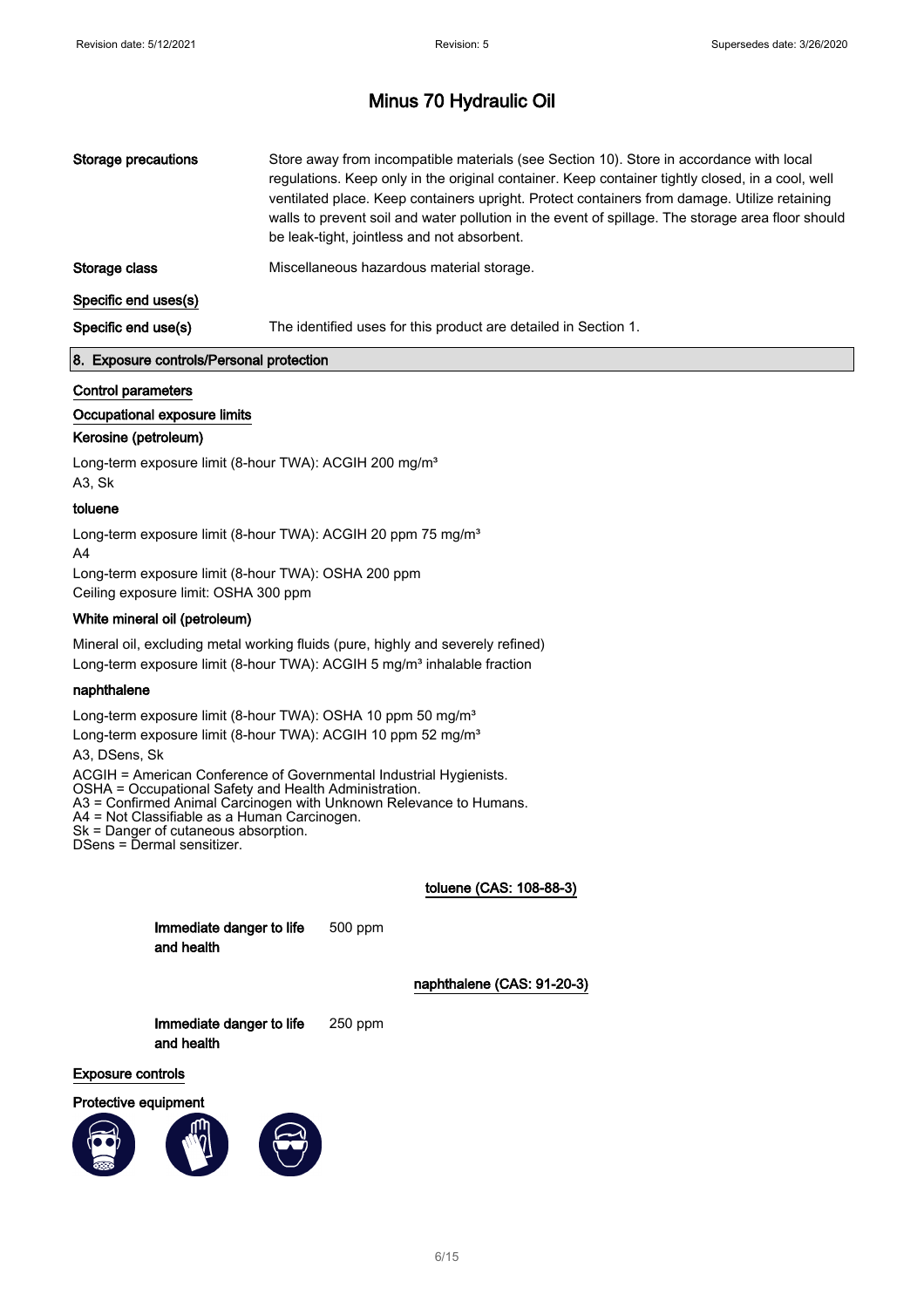| Appropriate engineering<br>controls       | Provide adequate ventilation. Personal, workplace environment or biological monitoring may<br>be required to determine the effectiveness of the ventilation or other control measures and/or<br>the necessity to use respiratory protective equipment. Use process enclosures, local exhaust<br>ventilation or other engineering controls as the primary means to minimize worker exposure.<br>Personal protective equipment should only be used if worker exposure cannot be controlled<br>adequately by the engineering control measures. Ensure control measures are regularly<br>inspected and maintained. Ensure operatives are trained to minimize exposure.                                                                          |
|-------------------------------------------|---------------------------------------------------------------------------------------------------------------------------------------------------------------------------------------------------------------------------------------------------------------------------------------------------------------------------------------------------------------------------------------------------------------------------------------------------------------------------------------------------------------------------------------------------------------------------------------------------------------------------------------------------------------------------------------------------------------------------------------------|
| Eye/face protection                       | Eyewear complying with an approved standard should be worn if a risk assessment indicates<br>eye contact is possible. Personal protective equipment for eye and face protection should<br>comply with OSHA 1910.133. Unless the assessment indicates a higher degree of protection<br>is required, the following protection should be worn: Tight-fitting safety glasses.                                                                                                                                                                                                                                                                                                                                                                   |
| Hand protection                           | Chemical-resistant, impervious gloves complying with an approved standard should be worn if<br>a risk assessment indicates skin contact is possible. The most suitable glove should be<br>chosen in consultation with the glove supplier/manufacturer, who can provide information<br>about the breakthrough time of the glove material. To protect hands from chemicals, gloves<br>should comply with OSHA 1910.138 and be demonstrated to be impervious to the chemical<br>and resist degradation. Considering the data specified by the glove manufacturer, check<br>during use that the gloves are retaining their protective properties and change them as soon<br>as any deterioration is detected. Frequent changes are recommended. |
| Other skin and body<br>protection         | Appropriate footwear and additional protective clothing complying with an approved standard<br>should be worn if a risk assessment indicates skin contamination is possible.                                                                                                                                                                                                                                                                                                                                                                                                                                                                                                                                                                |
| Hygiene measures                          | Provide eyewash station and safety shower. Contaminated work clothing should not be<br>allowed out of the workplace. Wash contaminated clothing before reuse. Clean equipment<br>and the work area every day. Good personal hygiene procedures should be implemented.<br>Wash at the end of each work shift and before eating, smoking and using the toilet. When<br>using do not eat, drink or smoke. Preventive industrial medical examinations should be carried<br>out. Warn cleaning personnel of any hazardous properties of the product.                                                                                                                                                                                             |
| <b>Respiratory protection</b>             | Respiratory protection complying with an approved standard should be worn if a risk<br>assessment indicates inhalation of contaminants is possible. Ensure all respiratory protective<br>equipment is suitable for its intended use and is NIOSH approved. Check that the respirator<br>fits tightly and the filter is changed regularly. Gas and combination filter cartridges should<br>comply with OSHA 1910.134. Full face mask respirators with replaceable filter cartridges<br>should comply with OSHA 1910.134. Half mask and quarter mask respirators with replaceable<br>filter cartridges should comply with OSHA 1910.134.                                                                                                      |
| <b>Environmental exposure</b><br>controls | Keep container tightly sealed when not in use. Emissions from ventilation or work process<br>equipment should be checked to ensure they comply with the requirements of environmental<br>protection legislation. In some cases, fume scrubbers, filters or engineering modifications to<br>the process equipment will be necessary to reduce emissions to acceptable levels.                                                                                                                                                                                                                                                                                                                                                                |

# 9. Physical and chemical properties

| Information on basic physical and chemical properties |                                        |  |
|-------------------------------------------------------|----------------------------------------|--|
| Appearance                                            | Liguid.                                |  |
| Color                                                 | Amber.                                 |  |
| Odor                                                  | Mild.                                  |  |
| Odor threshold                                        | Not available.                         |  |
| рH                                                    | Not available.                         |  |
| Melting point                                         | Not available.                         |  |
| Initial boiling point and range                       | $>288^{\circ}$ C ( $>550.4^{\circ}$ F) |  |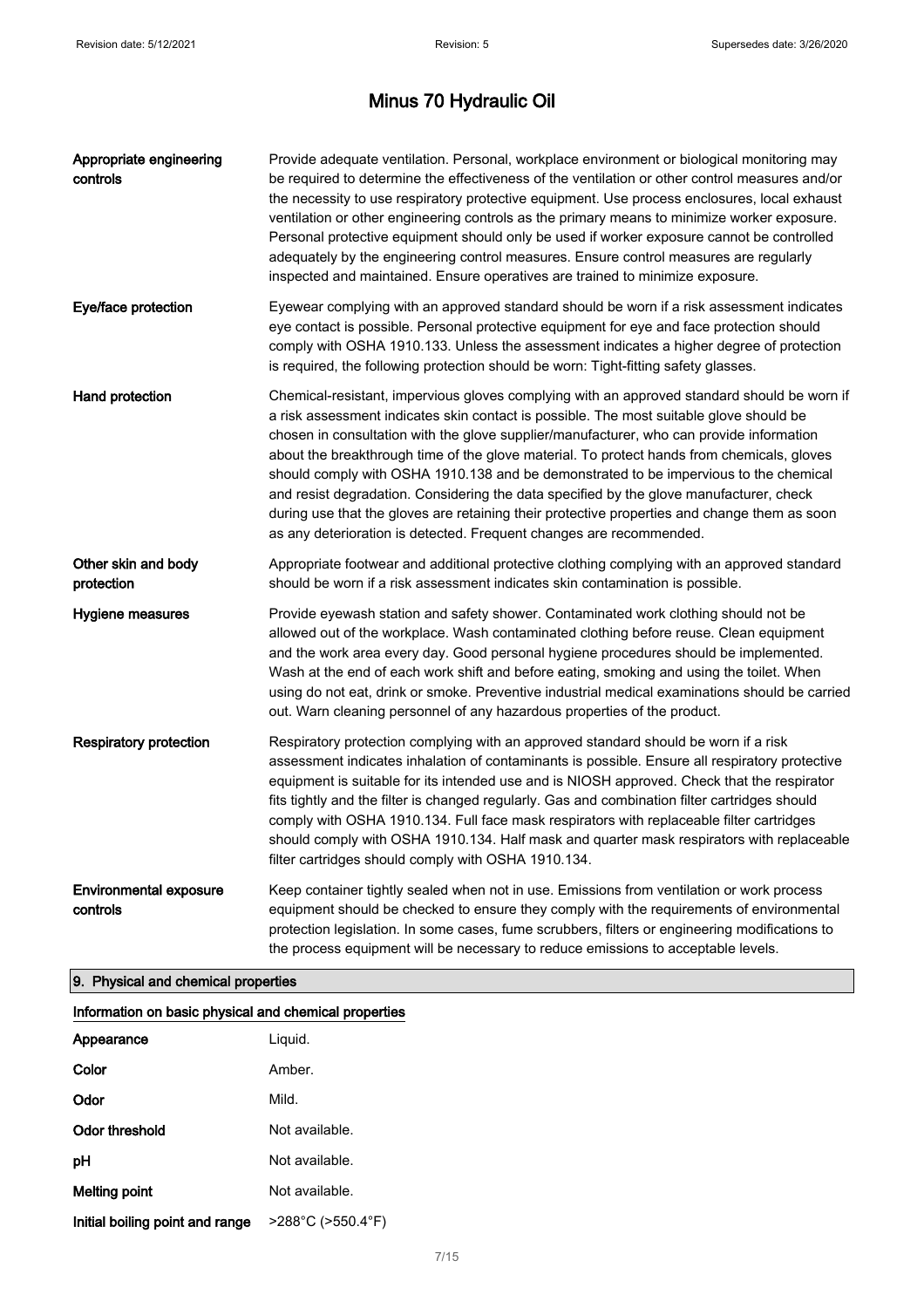| Flash point                                     | > 93°C/199.4°F Cleveland open cup.                                                                                                                                     |
|-------------------------------------------------|------------------------------------------------------------------------------------------------------------------------------------------------------------------------|
| <b>Evaporation rate</b>                         | $< 0.01$ (butyl acetate = 1)                                                                                                                                           |
| Upper/lower flammability or<br>explosive limits | Not available.                                                                                                                                                         |
| Vapor pressure                                  | <0.0013 kPa @ 25°C                                                                                                                                                     |
| Vapor density                                   | > 5                                                                                                                                                                    |
| <b>Relative density</b>                         | 0.87                                                                                                                                                                   |
| Solubility(ies)                                 | Insoluble in water.                                                                                                                                                    |
| <b>Partition coefficient</b>                    | Not available.                                                                                                                                                         |
| Auto-ignition temperature                       | Not available.                                                                                                                                                         |
| <b>Decomposition Temperature</b>                | Not available.                                                                                                                                                         |
| <b>Viscosity</b>                                | 16 cSt @ 40°C                                                                                                                                                          |
| <b>Explosive properties</b>                     | Not applicable.                                                                                                                                                        |
| <b>Oxidizing properties</b>                     | Not available.                                                                                                                                                         |
| Other information                               | None.                                                                                                                                                                  |
| 10. Stability and reactivity                    |                                                                                                                                                                        |
| Reactivity                                      | See the other subsections of this section for further details.                                                                                                         |
| <b>Stability</b>                                | Stable at normal ambient temperatures and when used as recommended. Stable under the<br>prescribed storage conditions.                                                 |
| Possibility of hazardous<br>reactions           | No potentially hazardous reactions known.                                                                                                                              |
| <b>Conditions to avoid</b>                      | There are no known conditions that are likely to result in a hazardous situation.                                                                                      |
| Materials to avoid                              | No specific material or group of materials is likely to react with the product to produce a<br>hazardous situation.                                                    |
| Hazardous decomposition<br>products             | Does not decompose when used and stored as recommended. Thermal decomposition or<br>combustion products may include the following substances: Harmful gases or vapors. |
| 11. Toxicological information                   |                                                                                                                                                                        |
| Information on toxicological effects            |                                                                                                                                                                        |
| Acute toxicity - oral                           |                                                                                                                                                                        |
| Summary                                         | Based on available data the classification criteria are not met.                                                                                                       |
| Notes (oral LD <sub>50</sub> )                  | Based on available data the classification criteria are not met.                                                                                                       |
| Acute toxicity - dermal<br>Summary              | Based on available data the classification criteria are not met.                                                                                                       |
| Notes (dermal LD <sub>50</sub> )                | Based on available data the classification criteria are not met.                                                                                                       |
| Acute toxicity - inhalation                     |                                                                                                                                                                        |
| Summary                                         | Based on available data the classification criteria are not met.                                                                                                       |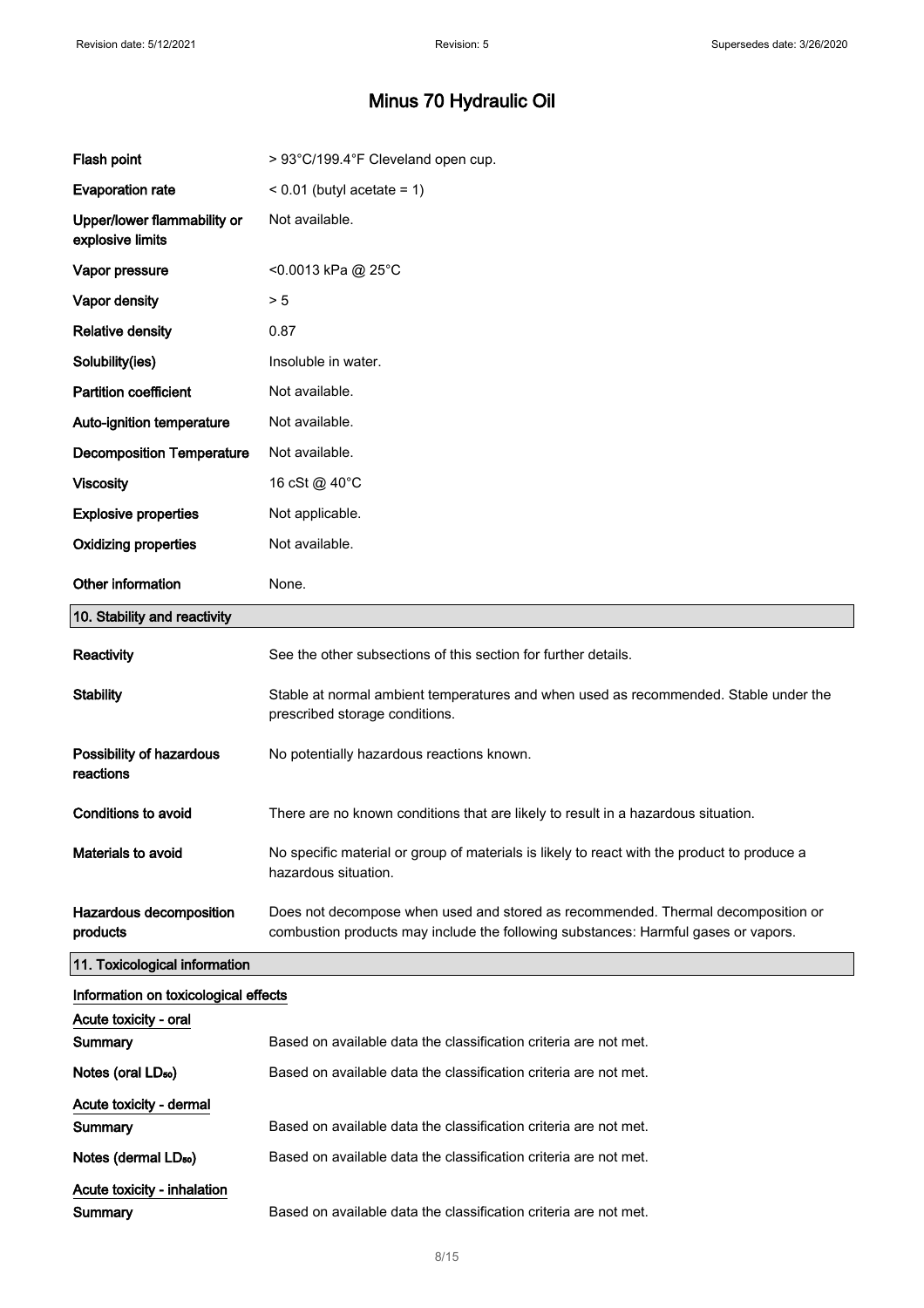$\hat{\mathcal{A}}$ 

| Notes (inhalation LC <sub>50</sub> )               | Based on available data the classification criteria are not met.                                                                                           |
|----------------------------------------------------|------------------------------------------------------------------------------------------------------------------------------------------------------------|
| Skin corrosion/irritation                          |                                                                                                                                                            |
| Summary                                            | Causes skin irritation.                                                                                                                                    |
| Animal data                                        | Irritating.                                                                                                                                                |
| Serious eye damage/irritation                      |                                                                                                                                                            |
| Summary                                            | Based on available data the classification criteria are not met.                                                                                           |
| Serious eye damage/irritation                      | Based on available data the classification criteria are not met.                                                                                           |
| <b>Respiratory sensitization</b>                   |                                                                                                                                                            |
| Summary                                            | Based on available data the classification criteria are not met.                                                                                           |
| <b>Respiratory sensitization</b>                   | Based on available data the classification criteria are not met.                                                                                           |
| <b>Skin sensitization</b>                          |                                                                                                                                                            |
| Summary                                            | Based on available data the classification criteria are not met.                                                                                           |
| <b>Skin sensitization</b>                          | Based on available data the classification criteria are not met.                                                                                           |
| Germ cell mutagenicity                             |                                                                                                                                                            |
| Summary                                            | Based on available data the classification criteria are not met.                                                                                           |
| Genotoxicity - in vitro                            | Based on available data the classification criteria are not met.                                                                                           |
| Carcinogenicity                                    |                                                                                                                                                            |
| Summary                                            | Suspected of causing cancer.                                                                                                                               |
| Carcinogenicity                                    | Suspected of causing cancer.                                                                                                                               |
| <b>IARC</b> carcinogenicity                        | Contains a substance which may be potentially carcinogenic. IARC Group 2B Possibly<br>carcinogenic to humans.                                              |
| Reproductive toxicity                              |                                                                                                                                                            |
| Summary                                            | Based on available data the classification criteria are not met.                                                                                           |
| Reproductive toxicity - fertility                  | Based on available data the classification criteria are not met.                                                                                           |
| Reproductive toxicity -<br>development             | Based on available data the classification criteria are not met.                                                                                           |
| Specific target organ toxicity - single exposure   |                                                                                                                                                            |
| Summary                                            | May cause drowsiness or dizziness.                                                                                                                         |
| STOT - single exposure                             | STOT SE 3 - H336 May cause drowsiness or dizziness.                                                                                                        |
| <b>Target organs</b>                               | Central nervous system                                                                                                                                     |
| Specific target organ toxicity - repeated exposure |                                                                                                                                                            |
| Summary                                            | Based on available data the classification criteria are not met.                                                                                           |
| STOT - repeated exposure                           | Not classified as a specific target organ toxicant after repeated exposure.                                                                                |
| <b>Aspiration hazard</b><br>Summary                | May be fatal if swallowed and enters airways. Pneumonia may be the result if vomited<br>material containing solvents reaches the lungs.                    |
| <b>Aspiration hazard</b>                           | Asp. Tox. 1 - H304 May be fatal if swallowed and enters airways. Pneumonia may be the<br>result if vomited material containing solvents reaches the lungs. |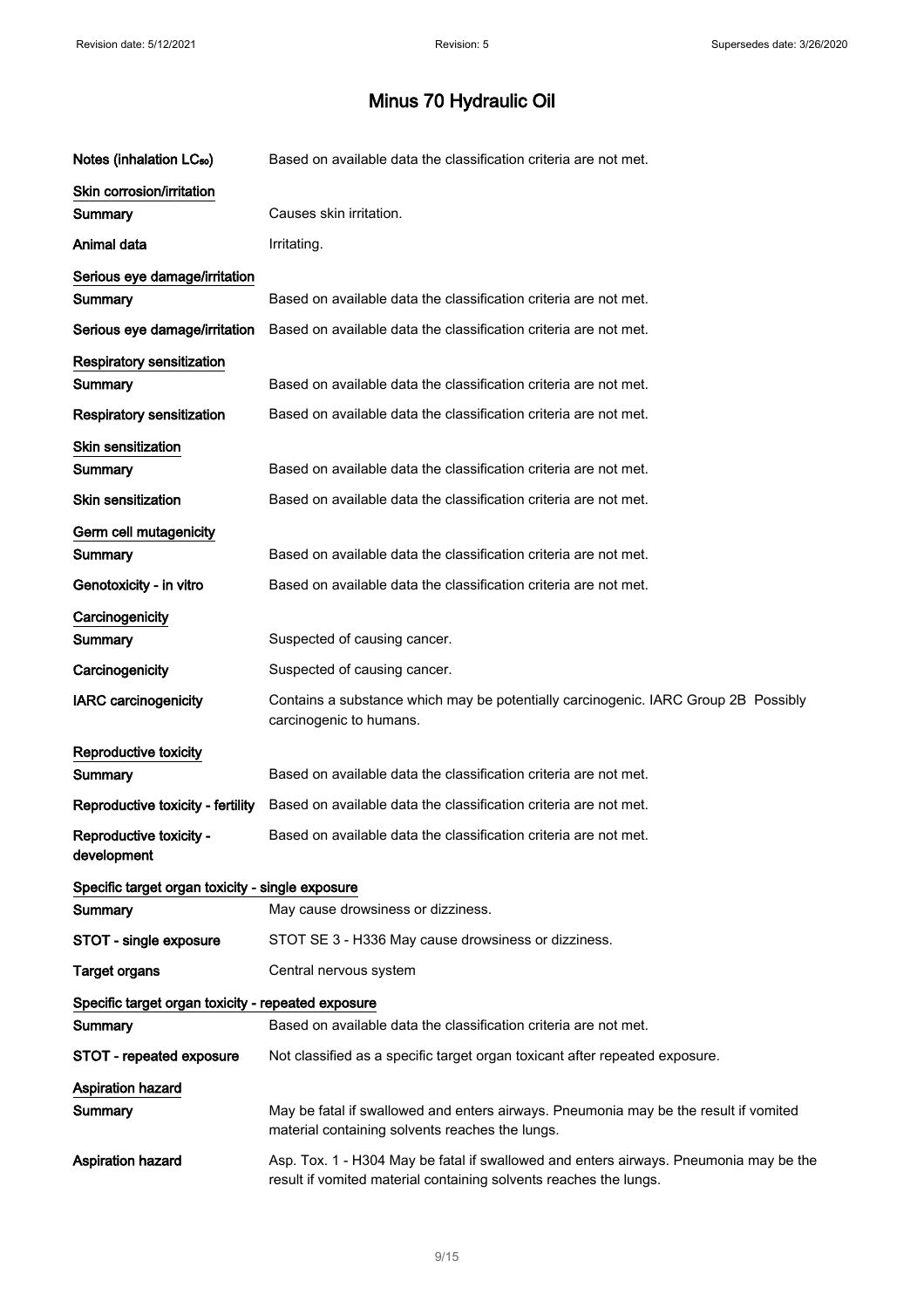| <b>General information</b>                 | May cause cancer after repeated exposure. Risk of cancer depends on duration and level of<br>exposure. The severity of the symptoms described will vary dependent on the concentration<br>and the length of exposure.                                                                                                                                                                                                                                                                 |
|--------------------------------------------|---------------------------------------------------------------------------------------------------------------------------------------------------------------------------------------------------------------------------------------------------------------------------------------------------------------------------------------------------------------------------------------------------------------------------------------------------------------------------------------|
| Inhalation                                 | A single exposure may cause the following adverse effects: Headache. Nausea, vomiting.<br>Central nervous system depression. Drowsiness, dizziness, disorientation, vertigo. Narcotic<br>effect.                                                                                                                                                                                                                                                                                      |
| Ingestion                                  | May cause irritation. Aspiration hazard if swallowed. Entry into the lungs following ingestion or<br>vomiting may cause chemical pneumonitis.                                                                                                                                                                                                                                                                                                                                         |
| <b>Skin Contact</b>                        | Redness. Irritating to skin.                                                                                                                                                                                                                                                                                                                                                                                                                                                          |
| Eye contact                                | May cause temporary eye irritation.                                                                                                                                                                                                                                                                                                                                                                                                                                                   |
| Route of exposure                          | Ingestion Inhalation Skin and/or eye contact                                                                                                                                                                                                                                                                                                                                                                                                                                          |
| <b>Target Organs</b>                       | Central nervous system                                                                                                                                                                                                                                                                                                                                                                                                                                                                |
| 12. Ecological information                 |                                                                                                                                                                                                                                                                                                                                                                                                                                                                                       |
| <b>Ecotoxicity</b>                         | Not regarded as dangerous for the environment. However, large or frequent spills may have<br>hazardous effects on the environment.                                                                                                                                                                                                                                                                                                                                                    |
| <b>Toxicity</b>                            | Based on available data the classification criteria are not met.                                                                                                                                                                                                                                                                                                                                                                                                                      |
| Acute aquatic toxicity                     |                                                                                                                                                                                                                                                                                                                                                                                                                                                                                       |
| Summary                                    | Based on available data the classification criteria are not met.                                                                                                                                                                                                                                                                                                                                                                                                                      |
| Chronic aquatic toxicity<br><b>Summary</b> | Toxic to aquatic life with long lasting effects.                                                                                                                                                                                                                                                                                                                                                                                                                                      |
| Persistence and degradability              |                                                                                                                                                                                                                                                                                                                                                                                                                                                                                       |
| Persistence and degradability              | The degradability of the product is not known.                                                                                                                                                                                                                                                                                                                                                                                                                                        |
| <b>Bioaccumulative potential</b>           |                                                                                                                                                                                                                                                                                                                                                                                                                                                                                       |
| <b>Bio-Accumulative Potential</b>          | No data available on bioaccumulation.                                                                                                                                                                                                                                                                                                                                                                                                                                                 |
| <b>Partition coefficient</b>               | Not available.                                                                                                                                                                                                                                                                                                                                                                                                                                                                        |
| Mobility in soil                           |                                                                                                                                                                                                                                                                                                                                                                                                                                                                                       |
| <b>Mobility</b>                            | No data available.                                                                                                                                                                                                                                                                                                                                                                                                                                                                    |
| Other adverse effects                      |                                                                                                                                                                                                                                                                                                                                                                                                                                                                                       |
| Other adverse effects                      | None known.                                                                                                                                                                                                                                                                                                                                                                                                                                                                           |
| 13. Disposal considerations                |                                                                                                                                                                                                                                                                                                                                                                                                                                                                                       |
| Waste treatment methods                    |                                                                                                                                                                                                                                                                                                                                                                                                                                                                                       |
| General information                        | The generation of waste should be minimized or avoided wherever possible. Reuse or recycle<br>products wherever possible. This material and its container must be disposed of in a safe<br>way. Disposal of this product, process solutions, residues and by-products should at all times<br>comply with the requirements of environmental protection and waste disposal legislation and<br>any local authority requirements. When handling waste, the safety precautions applying to |

may retain some product residues and hence be potentially hazardous.

handling of the product should be considered. Care should be taken when handling emptied containers that have not been thoroughly cleaned or rinsed out. Empty containers or liners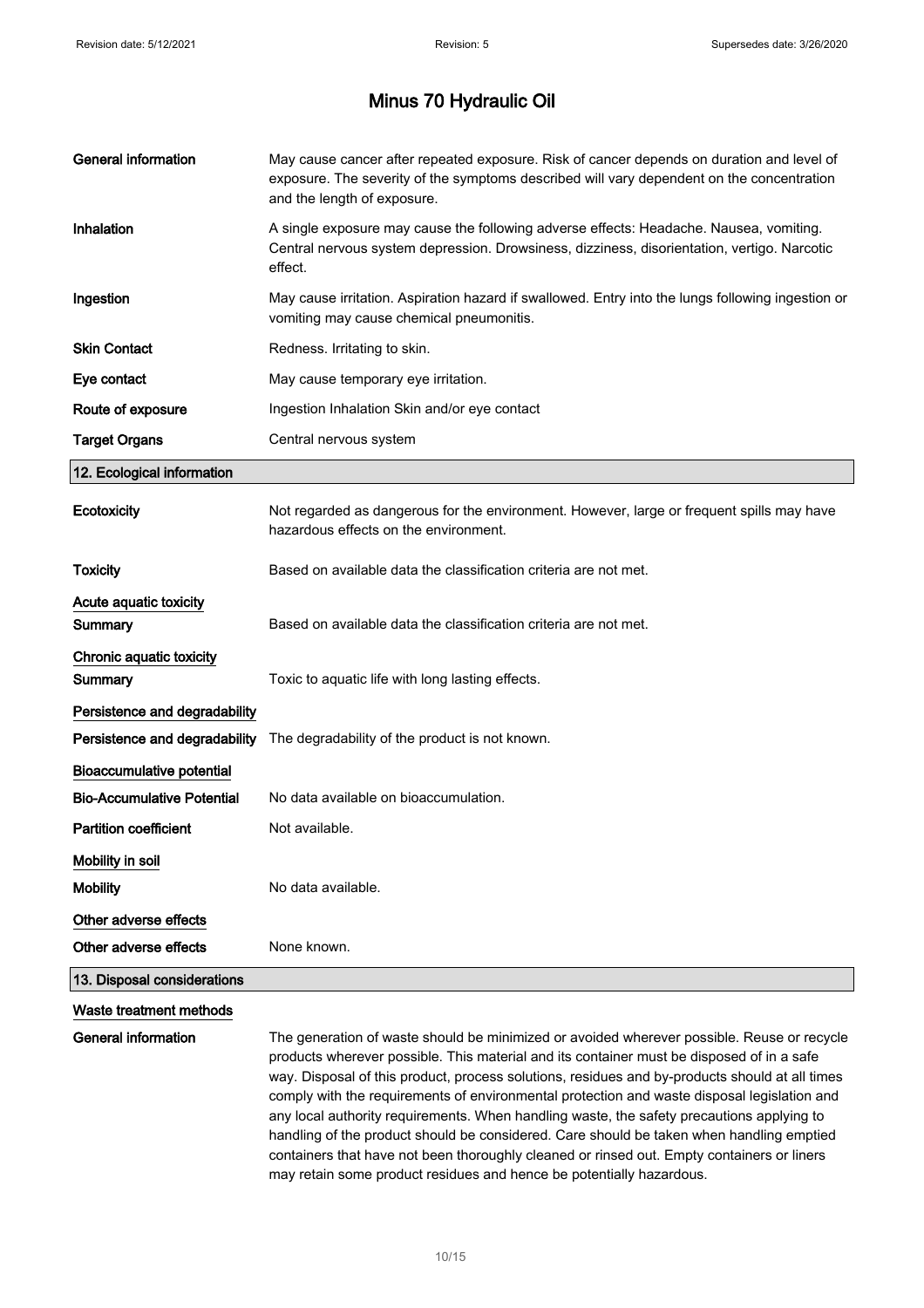| Disposal methods            | Do not empty into drains. Dispose of surplus products and those that cannot be recycled via a<br>licensed waste disposal contractor. Waste, residues, empty containers, discarded work<br>clothes and contaminated cleaning materials should be collected in designated containers,<br>labeled with their contents. Incineration or landfill should only be considered when recycling is<br>not feasible. |
|-----------------------------|-----------------------------------------------------------------------------------------------------------------------------------------------------------------------------------------------------------------------------------------------------------------------------------------------------------------------------------------------------------------------------------------------------------|
| 14. Transport information   |                                                                                                                                                                                                                                                                                                                                                                                                           |
| <b>DOT</b> transport notes  | For limited quantity packaging/limited load information, consult the relevant modal<br>documentation using the data shown in this section.                                                                                                                                                                                                                                                                |
| <b>UN Number</b>            |                                                                                                                                                                                                                                                                                                                                                                                                           |
| UN No. (TDG)                | 3082                                                                                                                                                                                                                                                                                                                                                                                                      |
| UN No. (IMDG)               | 3082                                                                                                                                                                                                                                                                                                                                                                                                      |
| UN No. (ICAO)               | 3082                                                                                                                                                                                                                                                                                                                                                                                                      |
| UN No. (DOT)                | <b>UN3082</b>                                                                                                                                                                                                                                                                                                                                                                                             |
| UN proper shipping name     |                                                                                                                                                                                                                                                                                                                                                                                                           |
| Proper shipping name (TDG)  | ENVIRONMENTALLY HAZARDOUS SUBSTANCE, LIQUID, N.O.S. (CONTAINS Kerosine<br>(petroleum), 2,6-di-tert-butylphenol)                                                                                                                                                                                                                                                                                           |
| Proper shipping name (IMDG) | ENVIRONMENTALLY HAZARDOUS SUBSTANCE, LIQUID, N.O.S. (CONTAINS Kerosine<br>(petroleum), 2,6-di-tert-butylphenol)                                                                                                                                                                                                                                                                                           |
| Proper shipping name (ICAO) | ENVIRONMENTALLY HAZARDOUS SUBSTANCE, LIQUID, N.O.S. (CONTAINS Kerosine<br>(petroleum), 2,6-di-tert-butylphenol)                                                                                                                                                                                                                                                                                           |
| Proper shipping name (DOT)  | ENVIRONMENTALLY HAZARDOUS SUBSTANCE, LIQUID, N.O.S. (CONTAINS Kerosine<br>(petroleum), 2,6-di-tert-butylphenol)                                                                                                                                                                                                                                                                                           |
| Transport hazard class(es)  |                                                                                                                                                                                                                                                                                                                                                                                                           |
| <b>DOT hazard class</b>     | 9                                                                                                                                                                                                                                                                                                                                                                                                         |
| DOT hazard label            | 9                                                                                                                                                                                                                                                                                                                                                                                                         |
| <b>TDG class</b>            | 9                                                                                                                                                                                                                                                                                                                                                                                                         |
| TDG label(s)                | 9                                                                                                                                                                                                                                                                                                                                                                                                         |
| <b>IMDG Class</b>           | 9                                                                                                                                                                                                                                                                                                                                                                                                         |
| ICAO class/division         | 9                                                                                                                                                                                                                                                                                                                                                                                                         |
| <b>Transport labels</b>     |                                                                                                                                                                                                                                                                                                                                                                                                           |

DOT transport labels

 $\mathbf{M}$ --.<br>V

| Packing group             |   |
|---------------------------|---|
| <b>TDG Packing Group</b>  | Ш |
| <b>IMDG packing group</b> | Ш |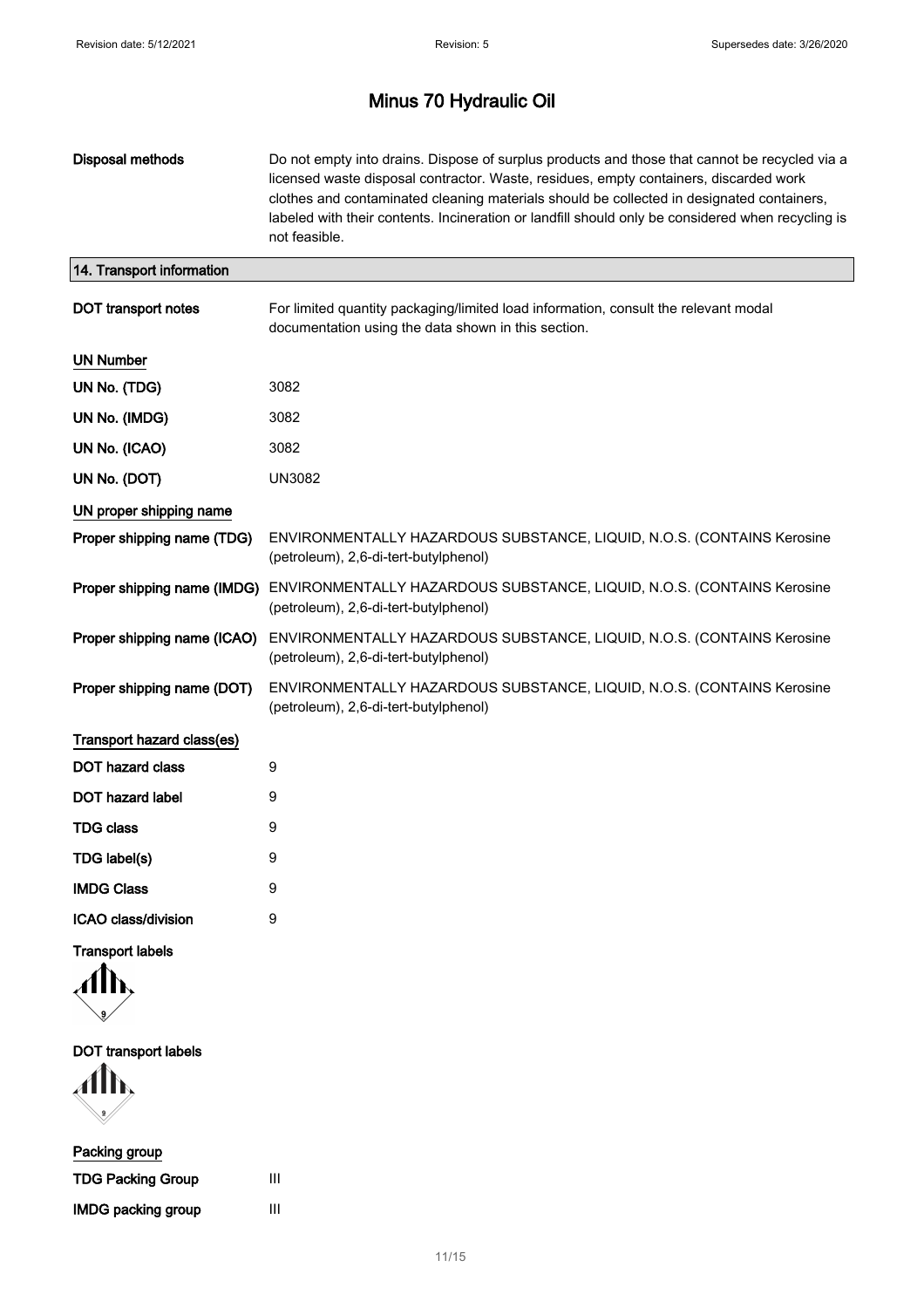| ICAO packing group                                                                        | Ш                                                                                     |
|-------------------------------------------------------------------------------------------|---------------------------------------------------------------------------------------|
| DOT packing group                                                                         | Ш                                                                                     |
| <b>Environmental hazards</b>                                                              |                                                                                       |
| <b>Environmentally Hazardous Substance</b>                                                |                                                                                       |
|                                                                                           |                                                                                       |
| Special precautions for user                                                              |                                                                                       |
| EmS                                                                                       | $F-A, S-F$                                                                            |
| DOT reportable quantity                                                                   | RQ: Toluene (980392.1569 lbs), RQ: Naphthalene (776699.0291 lbs)                      |
| Transport in bulk according to<br>Annex II of MARPOL 73/78<br>and the IBC Code            | Not applicable.                                                                       |
| 15. Regulatory information                                                                |                                                                                       |
| <b>Regulatory References</b>                                                              | OSHA Hazard Communication Standard 29 CFR §1910.1200                                  |
| None of the ingredients are listed or exempt.                                             | SARA Section 302 Extremely Hazardous Substances Tier II Threshold Planning Quantities |
| The following ingredients are listed or exempt:                                           | CERCLA/Superfund, Hazardous Substances/Reportable Quantities (EPA)                    |
| naphthalene<br>Final CERCLA RQ: 100(45.4) pounds (Kilograms)                              |                                                                                       |
| toluene<br>Final CERCLA RQ: 1000(454) pounds (Kilograms)                                  |                                                                                       |
| None of the ingredients are listed or exempt.                                             | SARA Extremely Hazardous Substances EPCRA Reportable Quantities                       |
| <b>SARA 313 Emission Reporting</b><br>The following ingredients are listed or exempt:     |                                                                                       |
| naphthalene<br>0.1%                                                                       |                                                                                       |
| toluene<br>1.0%                                                                           |                                                                                       |
| Zinc bis[O,O-bis(2-ethylhexyl)] bis(dithiophosphate)<br>1.0%                              |                                                                                       |
| <b>CAA Accidental Release Prevention</b><br>None of the ingredients are listed or exempt. |                                                                                       |
| <b>FDA - Essential Chemical</b><br>None of the ingredients are listed or exempt.          |                                                                                       |
| FDA - Precursor Chemical                                                                  |                                                                                       |

None of the ingredients are listed or exempt.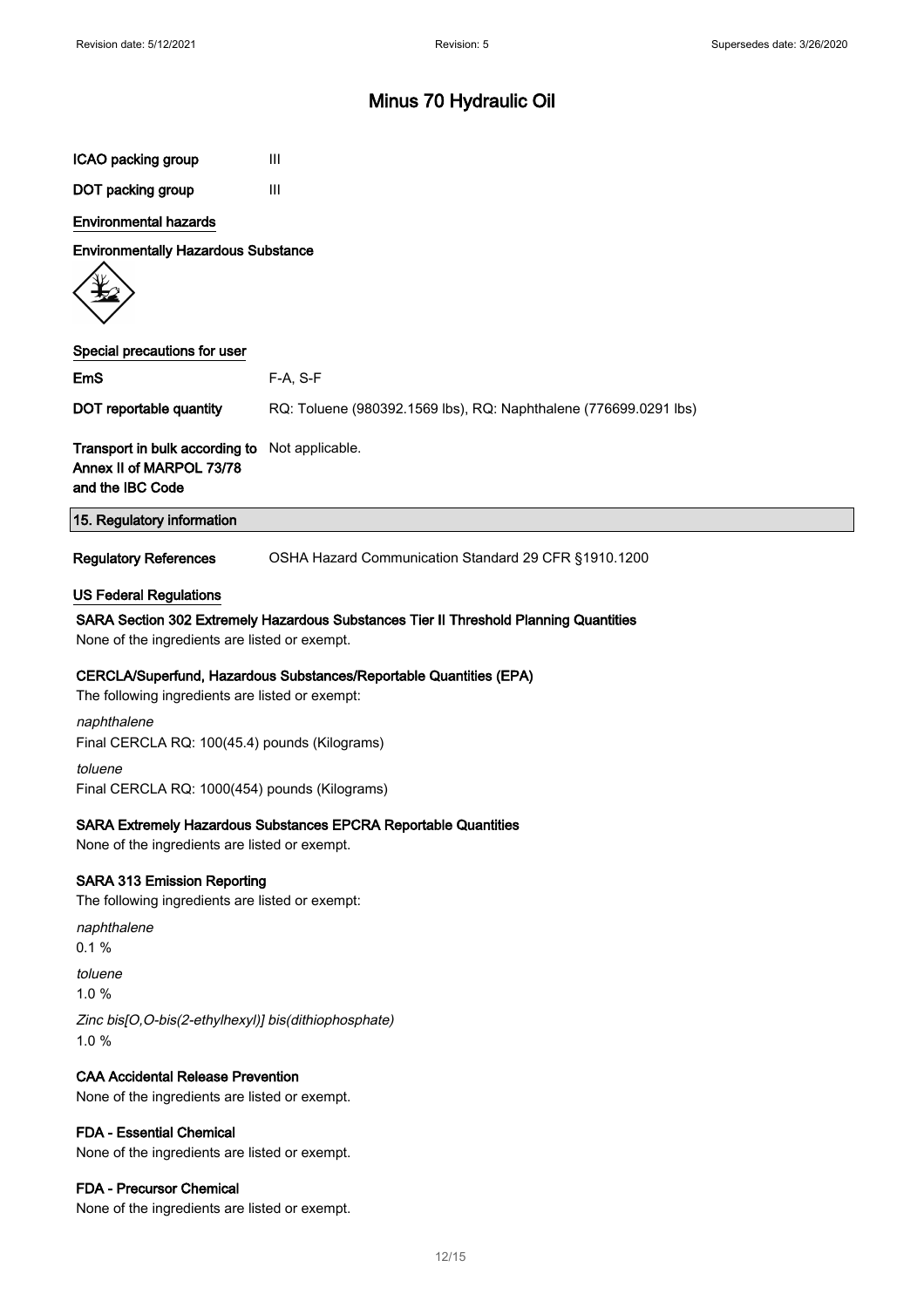### SARA (311/312) Hazard Categories

Aspiration hazard **Carcinogenicity** Flammable (gases, aerosols, liquids or solids) Reproductive toxicity Skin corrosion or irritation Specific target organ toxicity (single or repeated exposure)

### OSHA Highly Hazardous Chemicals

None of the ingredients are listed or exempt.

### US State Regulations

### California Proposition 65 Carcinogens and Reproductive Toxins

The following ingredients are listed or exempt:

naphthalene

Carcinogen.

### California Air Toxics "Hot Spots" (A-I)

The following ingredients are listed or exempt:

naphthalene

toluene

### California Air Toxics "Hot Spots" (A-II)

None of the ingredients are listed or exempt.

### California Directors List of Hazardous Substances

The following ingredients are listed or exempt:

naphthalene

toluene

### Massachusetts "Right To Know" List

The following ingredients are listed or exempt:

Distillates (petroleum), hydrotreated light naphthenic

Kerosine (petroleum)

naphthalene

toluene

### Rhode Island "Right To Know" List

The following ingredients are listed or exempt:

Kerosine (petroleum)

naphthalene

toluene

### Minnesota "Right To Know" List

The following ingredients are listed or exempt:

naphthalene

toluene

### New Jersey "Right To Know" List

The following ingredients are listed or exempt:

Kerosine (petroleum)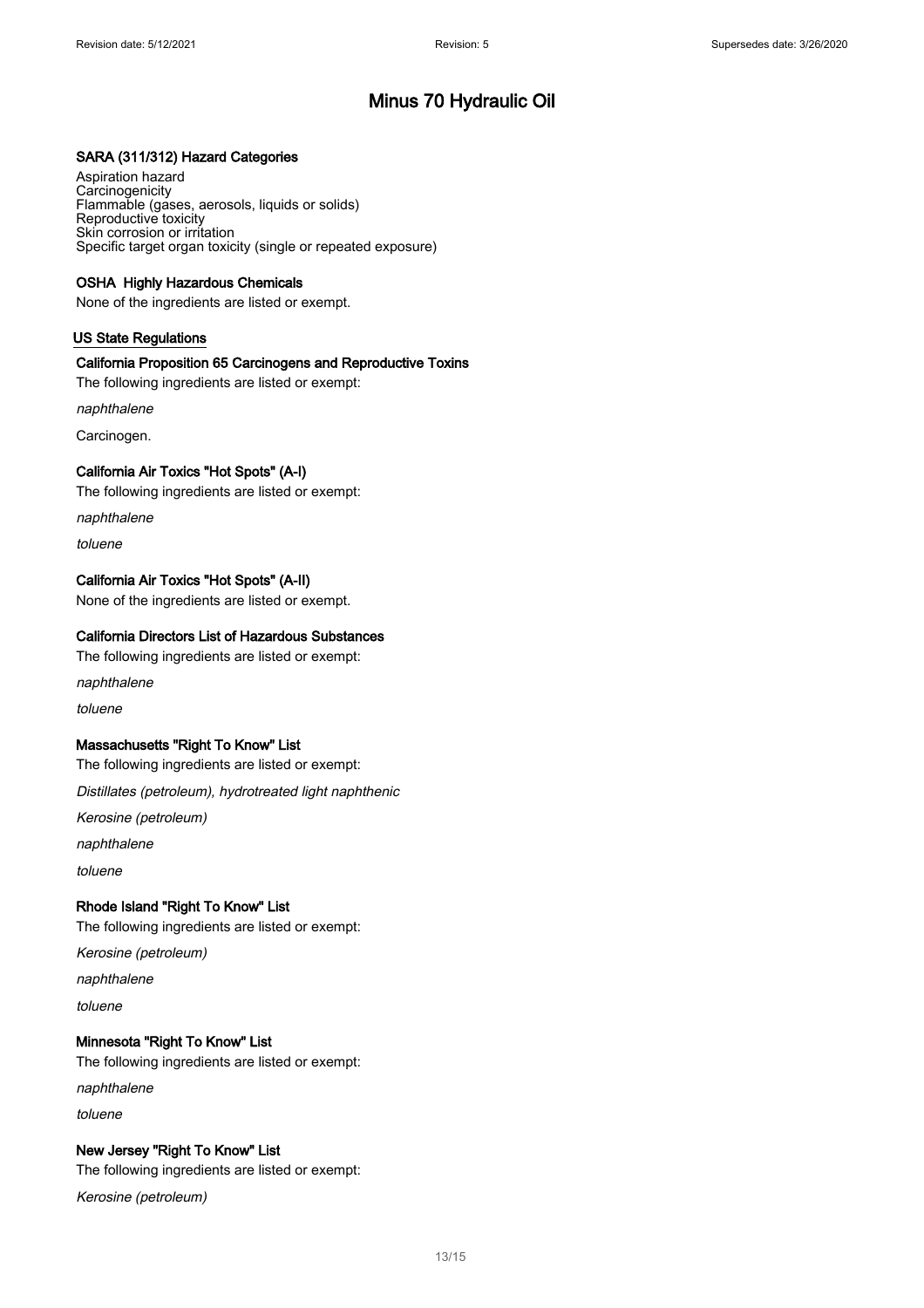naphthalene

toluene

### Pennsylvania "Right To Know" List

The following ingredients are listed or exempt:

Kerosine (petroleum)

naphthalene

toluene

### Inventories

### US - TSCA

All the ingredients are listed or exempt.

### US - TSCA 12(b) Export Notification

None of the ingredients are listed or exempt.

| 16. Other information                                       |                                                                                  |
|-------------------------------------------------------------|----------------------------------------------------------------------------------|
| Abbreviations and acronyms<br>used in the safety data sheet | TDG: The transport of dangerous goods act                                        |
|                                                             | IATA: International air transport association.                                   |
|                                                             | ICAO: Technical instructions for the safe transport of dangerous goods by air.   |
|                                                             | IMDG: International maritime dangerous goods.                                    |
|                                                             | CAS: Chemical abstracts service.                                                 |
|                                                             | ATE: Acute toxicity estimate.                                                    |
|                                                             | $LC_{50}$ : Lethal concentration to 50 % of a test population.                   |
|                                                             | LD <sub>50</sub> : Lethal dose to 50% of a test population (median lethal dose). |
|                                                             | EC <sub>50</sub> : 50% of maximal effective concentration.                       |
|                                                             | PBT: Persistent, bioaccumulative and toxic substance.                            |
|                                                             | vPvB: Very persistent and very bioaccumulative.                                  |
| Clocoification abbroviatione                                | Acn Toy - Acnimian hozard                                                        |

| <b>Classification abbreviations</b><br>and acronyms | Asp. Tox. = Aspiration hazard<br>Carc. = Carcinogenicity<br>Skin Irrit. = Skin irritation<br>STOT SE = Specific target organ toxicity-single exposure<br>Aquatic Chronic = Hazardous to the aquatic environment (chronic) |
|-----------------------------------------------------|---------------------------------------------------------------------------------------------------------------------------------------------------------------------------------------------------------------------------|
| <b>Training advice</b>                              | Read and follow manufacturer's recommendations. Only trained personnel should use this<br>material.                                                                                                                       |
| <b>Revision comments</b>                            | Rereleased through new GHS Software.                                                                                                                                                                                      |
| <b>Revision date</b>                                | 5/12/2021                                                                                                                                                                                                                 |
| Revision                                            | 5                                                                                                                                                                                                                         |
| Supersedes date                                     | 3/26/2020                                                                                                                                                                                                                 |
| SDS No.                                             | 4820                                                                                                                                                                                                                      |